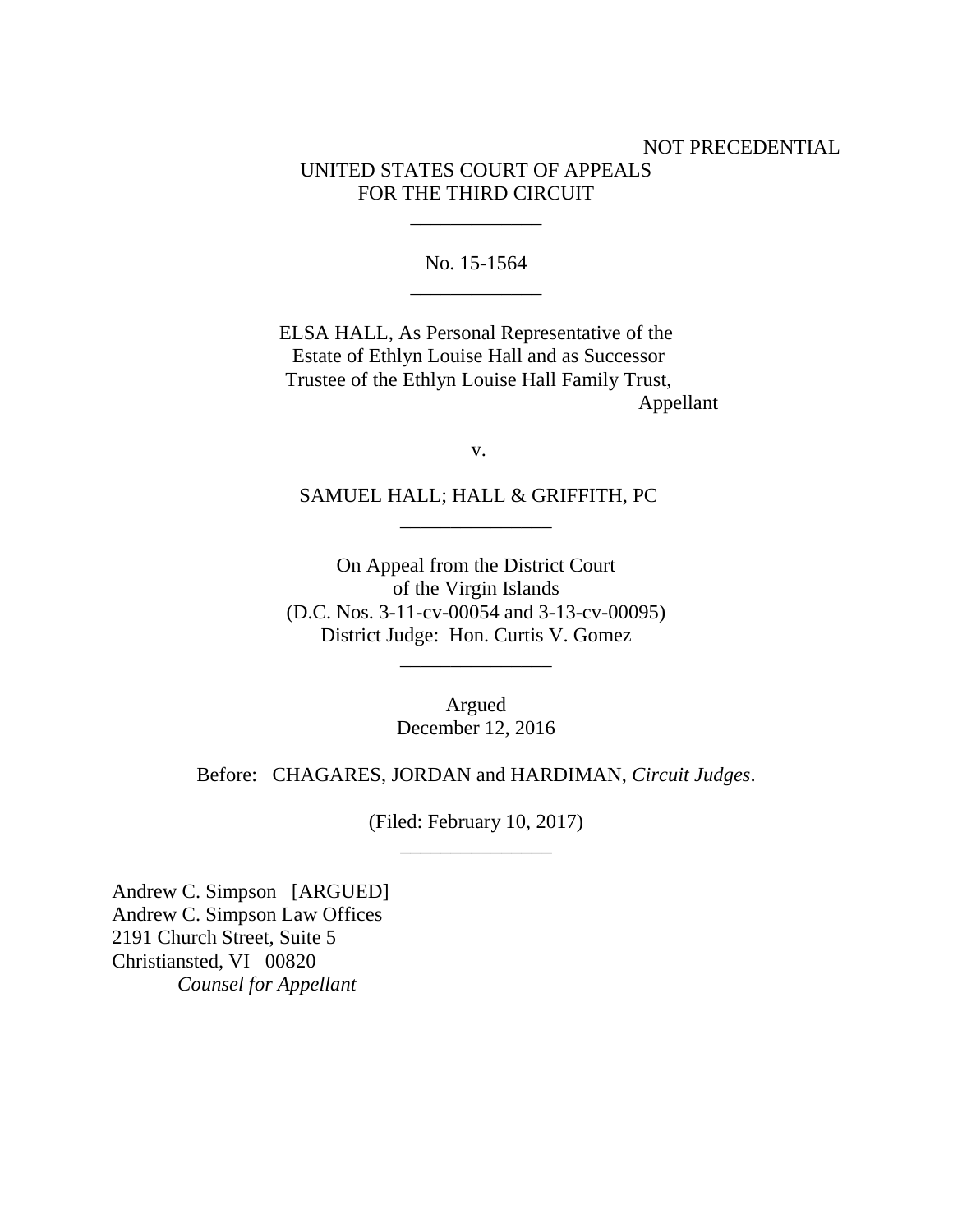Marie E. Thomas-Griffith [ARGUED] Hall & Griffith No. 91B Solberg P.O. Box 305587 St. Thomas, VI 00803 *Counsel for Appellees*

# OPINION\* \_\_\_\_\_\_\_\_\_\_\_\_\_\_\_

\_\_\_\_\_\_\_\_\_\_\_\_\_\_\_

#### JORDAN, *Circuit Judge*.

We are asked to intercede in a feud over the inevitable – death and taxes. Ethlyn Hall, an elderly landowner in the Virgin Islands, filed suit against her son when she grew dissatisfied with his actions as her attorney. After Ethlyn passed away, one of her daughters, Elsa Hall, served as personal representative of the estate (the "Estate") and continued to press Ethlyn's claims against Samuel.

Samuel brought claims of his own against Elsa in a separate proceeding. He argued that Elsa had poisoned his relationship with his mother, which caused him serious emotional distress. The Estate's claims and Samuel's claims were consolidated and tried together. A jury rejected the Estate's claims and rendered a two million dollar verdict in Samuel's favor. The District Court entered separate judgments on both aspects of the jury's decision.

<sup>\*</sup> This disposition is not an opinion of the full court and, pursuant to I.O.P. 5.7, does not constitute binding precedent.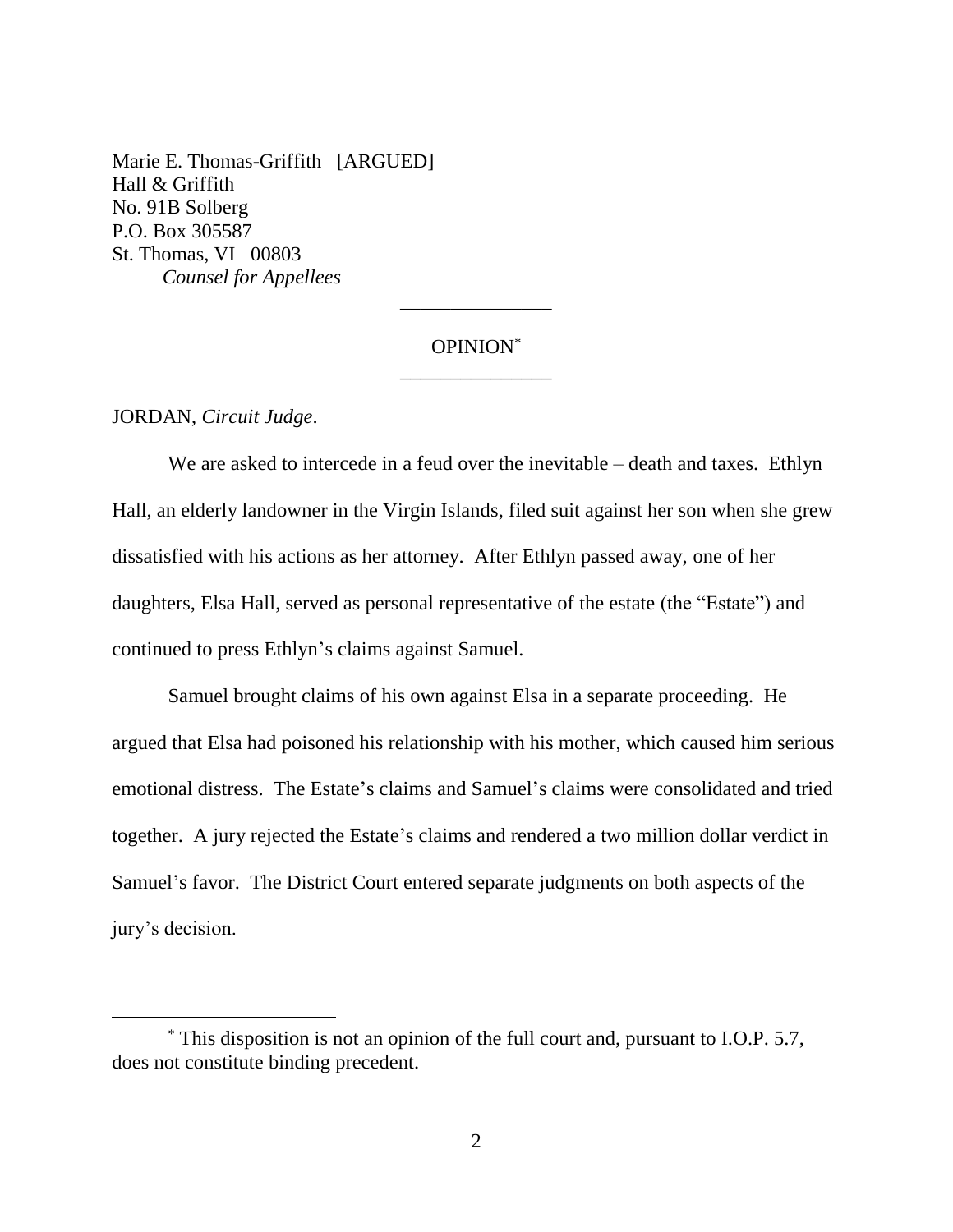Not surprisingly, the Estate has appealed the judgment with respect to its claims. It did not, however, appeal the judgment in favor of Samuel because the District Court granted a post-trial motion vacating the jury verdict. Samuel's claims are still awaiting retrial. He therefore argues that we do not have jurisdiction over this appeal while his claims are still pending in the District Court. We agree and will dismiss the appeal.

### **I. BACKGROUND**<sup>1</sup>

 $\overline{a}$ 

Ethlyn Hall had once been close to her son Samuel, and he had provided many hours of free legal work for her. The two had a falling-out, however, over his efforts to develop one of the parcels of land that she owned on St. John. Ethlyn claimed that Samuel had taken advantage of her trust and the power of attorney she had granted him when he renegotiated a lease and received a large cash payment in connection with the construction of a home she had allegedly agreed to fund for him.

After learning of that transaction, and the associated tax consequences, Ethlyn cut off contact with her son. As her health deteriorated, she moved to Florida to live with Elsa. She altered her trust to designate Elsa as the sole successor trustee and two of her grandchildren as the sole beneficiaries. Ethlyn then filed suit against Samuel, in both her individual capacity and as trustee of her *inter vivos* trust. 2

 $<sup>1</sup>$  The facts in this case are hotly contested and complex. Because we conclude</sup> that we lack jurisdiction, we focus on the procedural history necessary for understanding that conclusion and only touch on the underlying facts as needed for clarity.

<sup>&</sup>lt;sup>2</sup> The Amended Complaint alleged that Samuel had 1) breached his fiduciary duties as Ethlyn's attorney; 2) breached his fiduciary duties by abusing his power of attorney; 3) committed legal malpractice; 4) improperly converted Ethlyn's property for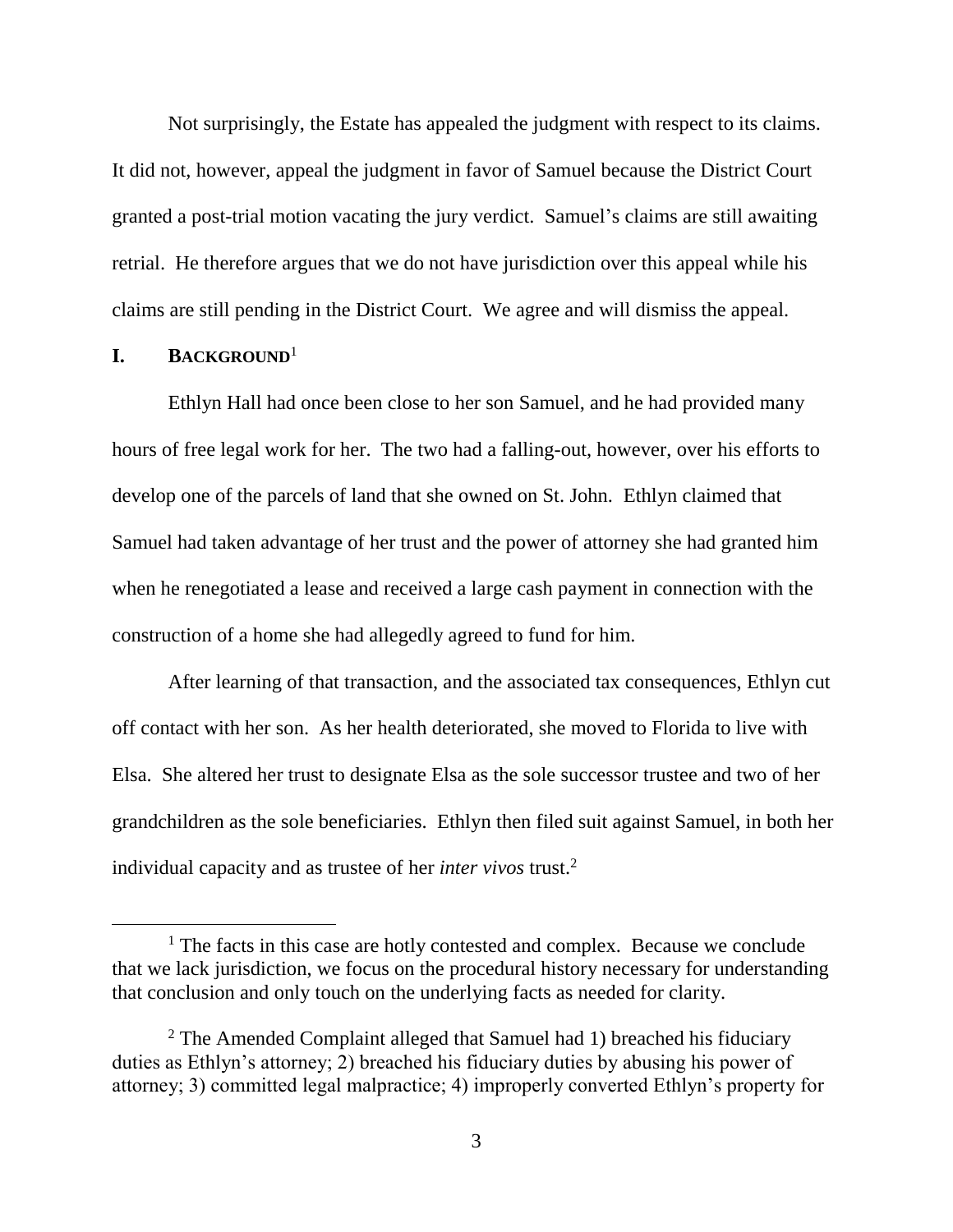Ethlyn's claims were in suspense for some time pending the resolution of an ultimately unsuccessful motion to dismiss in the District Court. Before that motion was resolved, Ethlyn died and Elsa took over as the personal representative of the Estate and the trust's sole trustee. Samuel then filed a separate suit against her in her individual capacity. He argued that she had harmed him by turning his mother against him, surreptitiously taking Ethlyn away from the Virgin Islands without informing other family members, and keeping her hidden from loved ones until her death.<sup>3</sup>

Samuel's claims against Elsa were consolidated for all purposes with the Estate's claims against him. 4 The Estate moved to sever, arguing that consolidation would confuse the jury and be prejudicial to the Estate,<sup>5</sup> but the District Court did not respond to the motion to sever or explain its decision to try the claims together.

Most of the claims brought by both parties were dismissed before trial on a variety of grounds. As a result, the only claims that went to the jury were the Estate's

 $\overline{a}$ 

his own benefit; 5) refused to return to Ethlyn her legal files (conversion); 6) committed fraud by deceiving Ethlyn about the lease renegotiation; and 7) been unjustly enriched through the proceeds of the lease renegotiation. Ethlyn also demanded an accounting, a constructive trust, and an equitable lien on Samuel's property.

<sup>3</sup> His legal claims included intentional infliction of emotional distress, undue influence, breach of fiduciary duty, fraud, tortious interference, and conversion.

<sup>4</sup> When the cases were first consolidated, Samuel had counterclaims and third party claims in the Estate's suit that substantially overlapped with the claims in his separate proceeding against Elsa. Those claims were dismissed before the case went before the jury.

<sup>5</sup> Samuel opposed the motion to sever by pointing out that the claims had been consolidated for over a year without complaint and arguing that there were common witnesses and issues.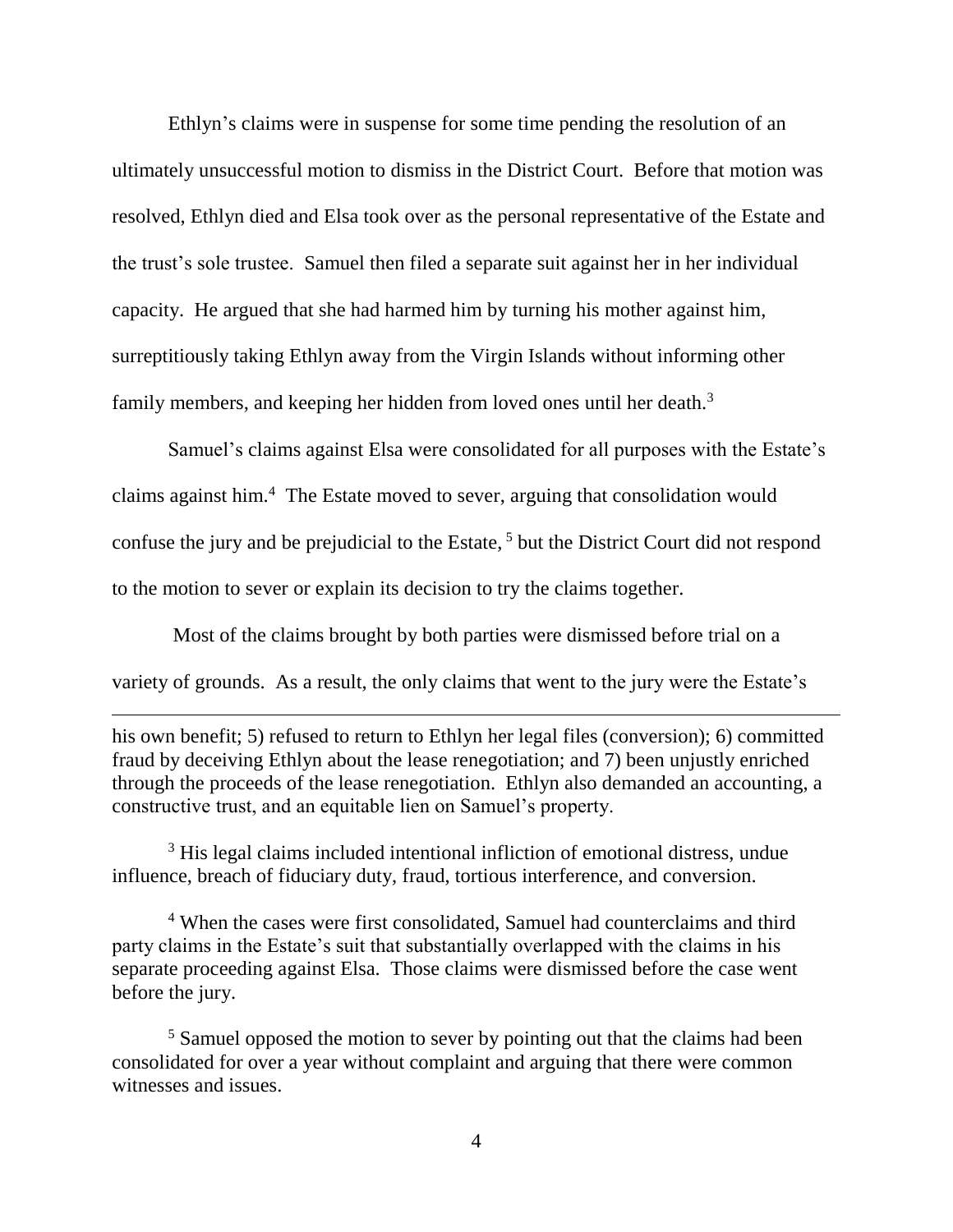fraud, unjust enrichment, and breach of fiduciary duty claims, and Samuel's intentional infliction of emotional distress claim. The jury rejected all of the Estate's claims. It also found Elsa liable for intentional infliction of emotional distress and awarded Samuel \$500,000 in compensatory damages and \$1,500,000 in punitive damages. The District Court entered separate judgments on the two sets of claims, and the Estate immediately filed this appeal concerning its claims against Samuel.

With regard to Samuel's claims, Elsa filed a motion for a directed verdict or, in the alternative, a new trial. The Court concluded that the jury might have relied on a legally untenable basis for finding intentional infliction of emotional distress, so it ordered a new trial. Samuel filed a motion for reconsideration, which remains pending. He asked the District Court to either allow for additional arguments or to certify the determinative legal question to the Virgin Islands Supreme Court.

We stayed review of the Estate's appeal pending the resolution of Elsa's post-trial motions. That stay was automatically lifted once the District Court ordered a new trial, and we declined to further stay the appeal pending the resolution of Samuel's motion for reconsideration.

## **II. JURISDICTION**<sup>6</sup>

Samuel has filed a motion to dismiss this appeal on jurisdictional grounds.<sup>7</sup> He claims that we lack jurisdiction since there are outstanding motions before the District

 $6$  The District Court had diversity jurisdiction under 28 U.S.C. § 1332. For the reasons set forth herein, we lack jurisdiction.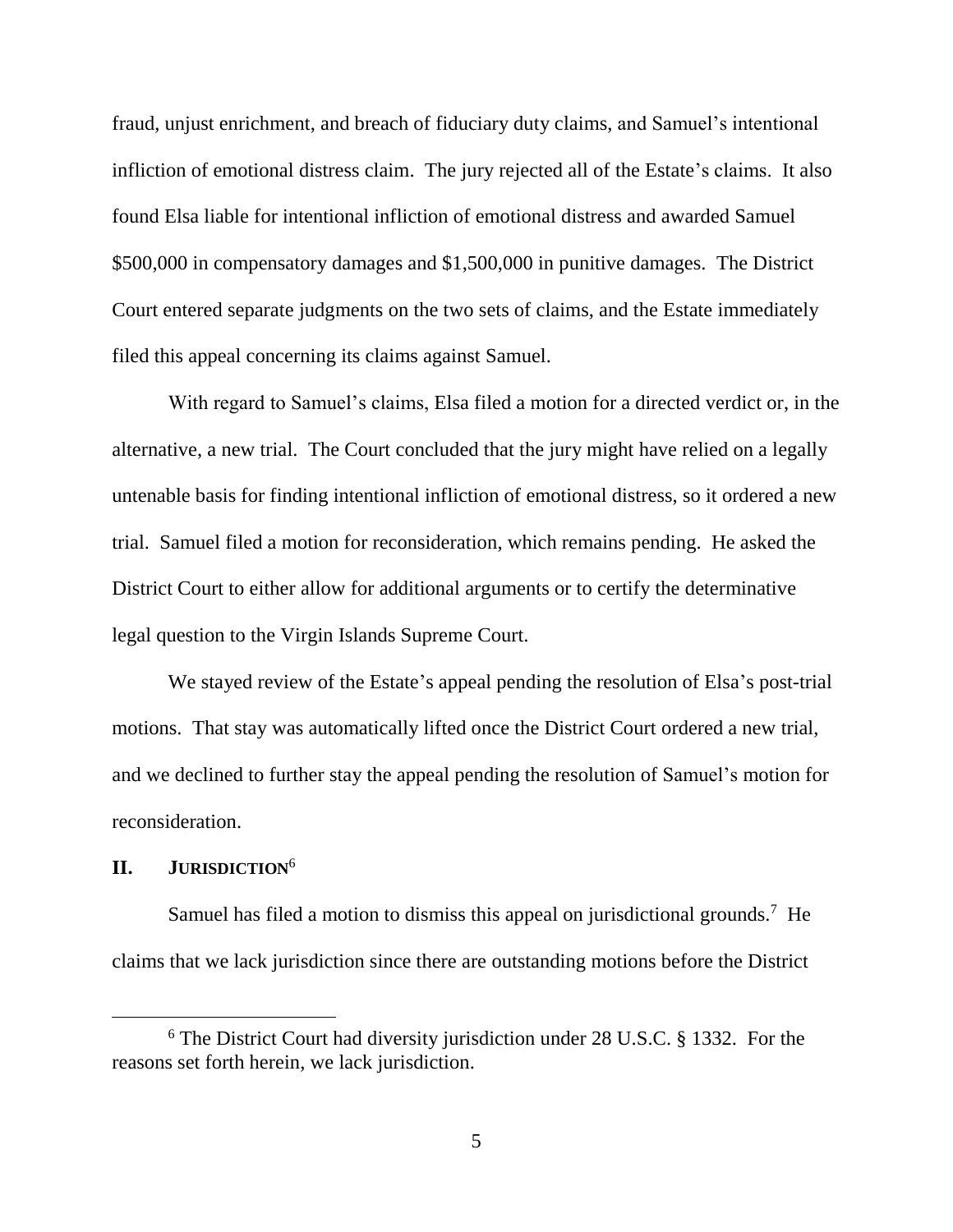Court concerning his claims against Elsa. The Estate responds that, because the District Court entered separate final judgments, the two cases should no longer be seen as consolidated for purposes of appeal. We think Samuel has the better of this particular argument.

The case is in an unusual procedural posture. The Clerk of the District Court entered what is styled as a final judgment with regard to the Estate's claims, and ordinarily such a judgment would, of course, be appealable.<sup>8</sup> The problem is that Samuel's claims against Elsa remain outstanding, and the District Court never entered an order severing the cases, nor did the Estate obtain a Rule 54(b) certification and determination that there was no just reason for delay. *See Elliott v. Archdiocese of N.Y.*, 682 F.3d 213, 229 (3d Cir. 2012) (discussing the requirements for Rule 54(b) certification).

When two cases have been consolidated for all purposes, a final decision on one set of claims is generally not appealable while the second set remains pending. *Bergman v. City of Atl. City*, 860 F.2d 560, 563 (3d Cir. 1988); *see also Morton Int'l, Inc. v. A.E. Staley Mfg. Co.*, 460 F.3d 470, 476 (3d Cir. 2006) (noting that appeal is generally not

 $\overline{a}$ 

<sup>7</sup> Samuel also filed a motion to strike the Estate's brief and appendix. Because we are dismissing for lack of jurisdiction, we do not consider that motion.

<sup>&</sup>lt;sup>8</sup> The only pending motion involving the Estate's claim concerns attorney's fees, and that would not typically bar us from hearing an appeal, *Budinich v. Becton Dickinson & Co.*, 486 U.S. 196, 202-03 (1988), nor would the fact that the District Court did not issue an explanation for some of its rulings. *See* 3d Cir. L.A.R. 3.1 (2011) (allowing, but not requiring, the trial judge to provide a written opinion or amplification up to 30 days after the docketing of a notice of appeal).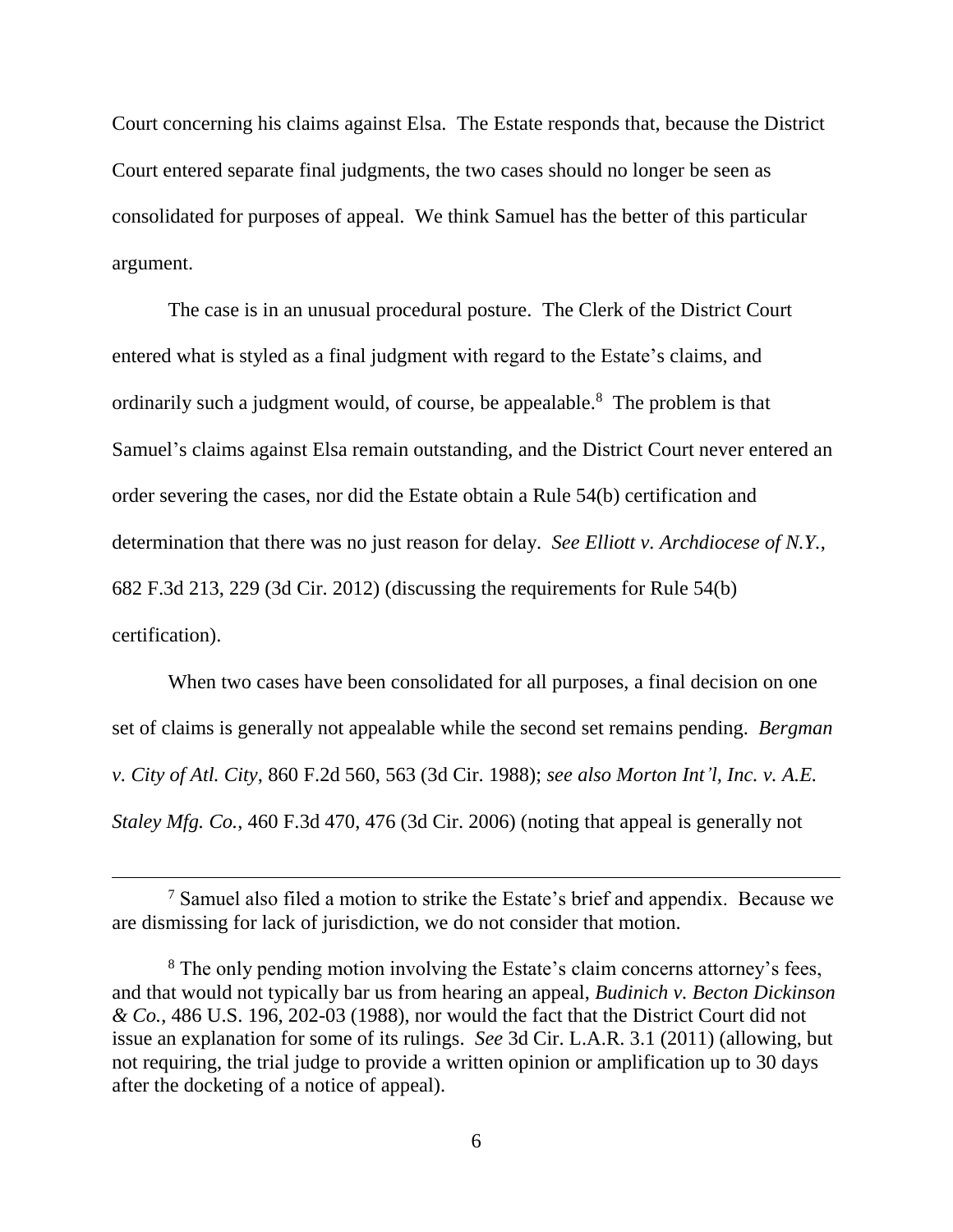available from an order terminating fewer than all claims against all parties). However, we do not employ a bright line rule and instead consider on a case-by-case basis whether a less-than-complete judgment is appealable. *Bergman*, 860 F.2d at 566. To make that determination, we consider "the overlap among the claims, the relationship of the various parties, and the likelihood of the claims being tried together." *United States. v.* 

*\$8,221,877.16 in U.S. Currency*, 330 F.3d 141, 146 (3d. Cir. 2003); *see also Bergman*, 860 F.2d at 566; *Hall v. Wilkerson*, 926 F.2d 311, 314 (3d Cir. 1991). Considering those factors, as well as the underlying question of whether "justice would be best served and judicial economy not compromised if separate appeals were permitted," *Bergman*, 860 F.2d at 566, we conclude that the Estate's appeal is not properly before us at this time.

Both parties' claims have already been heard together. Our cases allowing for separate appeals have typically involved claims that either were not consolidated for trial, *Hall*, 926 F.2d at 314; *Bogosian v Gulf Oil Corp.*, 561 F.2d 434, 441 (3d Cir. 1977), or had been consolidated for trial but had not yet been tried. *Bergman*, 860 F.2d at 566; *\$8,221,877.16 in U.S. Currency*, 330 F.3d at 146. By contrast, here, all of the claims were in fact scheduled together and tried before a single jury. That counsels in favor of keeping the claims together on appeal.<sup>9</sup>

<sup>&</sup>lt;sup>9</sup> The Estate wants us to analogize to a recent Supreme Court decision affirming the appealability of final judgment in a case that was part of a multi-district litigation. *Gelboim v. Bank of Am. Corp.*, \_\_ U.S. \_\_, 135 S. Ct. 897, 905-06 (2015). But *Gelboim* is inapplicable because, with an MDL, consolidation is only for pretrial matters. 28 U.S.C. § 1407.